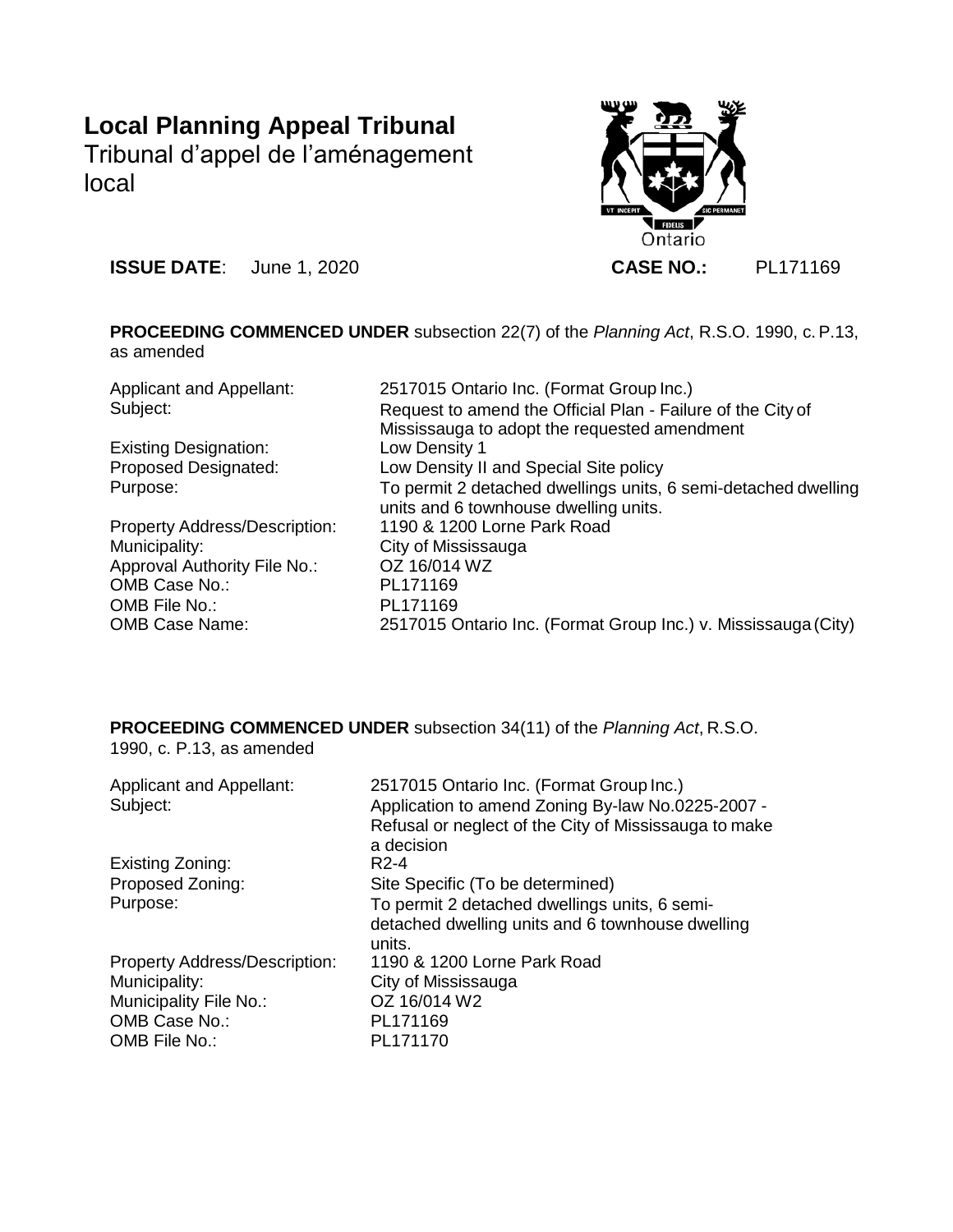## **B E F O R E**:

| <b>SHARYN VINCENT</b> | Friday, the 29 <sup>th</sup> |
|-----------------------|------------------------------|
|                       |                              |
| <b>VICE-CHAIR</b>     | day of May, 2020             |

**THESE MATTERS** having come on for a public hearing and after the hearing, the Tribunal in its Decision issued on September 24, 2019 (the "Decision"), granted approval to the applications, subject to the City of Mississauga advising that the Official Plan and Zoning By-law have been finalized;

**AND THE TRIBUNAL** having been notified that the conditions having been satisfied;

**THEREFORE THE TRIBUNAL ORDERS** that the appeal is allowed in part and the Official Plan for the City of Mississauga is modified as set out in Attachment "A" to this Order, and as modified is approved.

**THE TRIBUNAL FURTHER ORDERS** that the appeal to Zoning By-law 0225-2007 is allowed in part and is hereby amended as set out in Attachment "B" attached hereto and forming part of this order. The municipality is hereby authorized to assign a By-law or other number to this document for record-keeping purposes.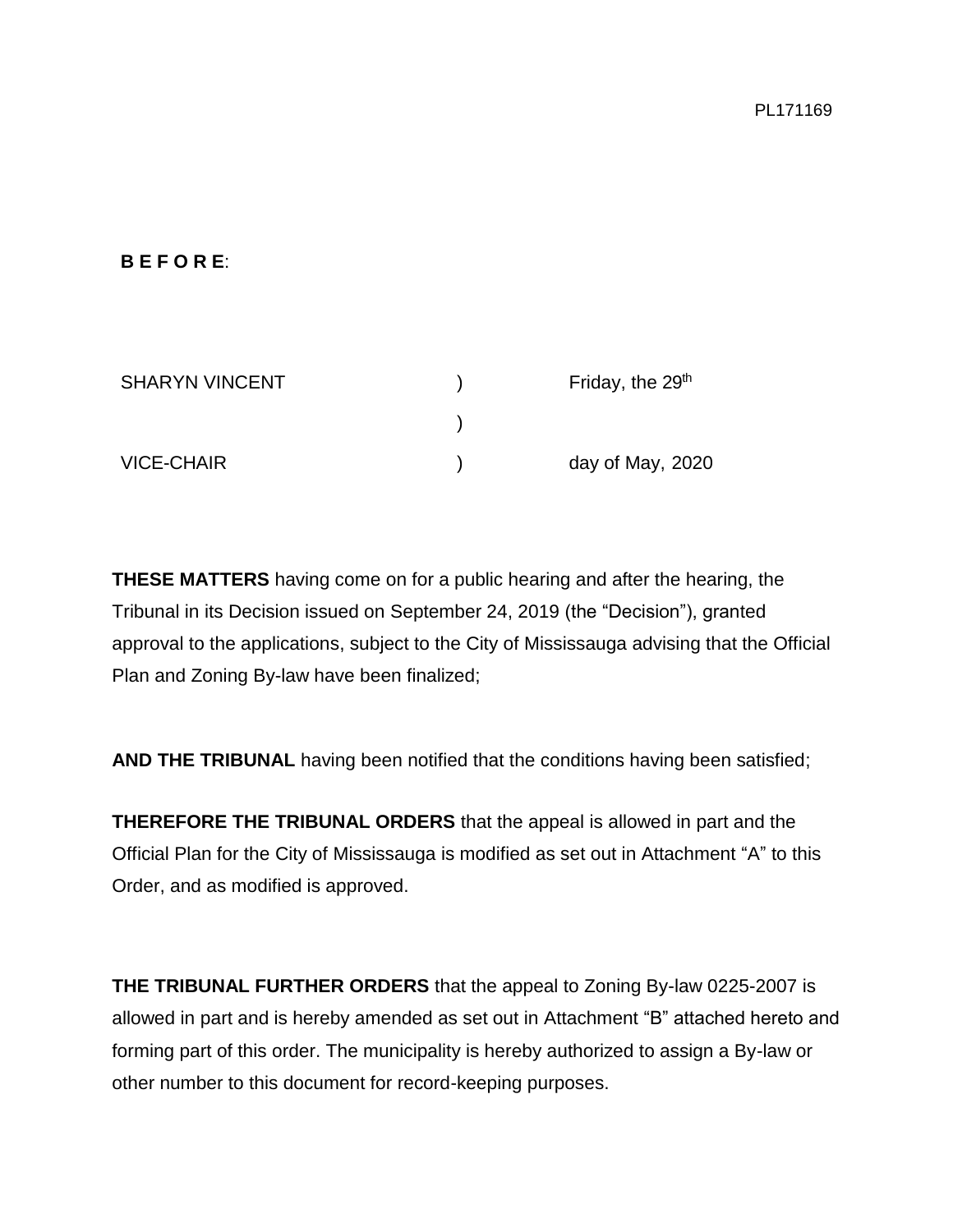*"Evelyn Dawes"*

EVELYN DAWES

DEPUTY REGISTRAR

If there is an attachment referred to in this document, please visit www.elto.gov.on.ca to view the attachment in PDF format.

# **Local Planning Appeal Tribunal**

A constituent tribunal of Tribunals Ontario - Environment and Land Division Website: [www.elto.gov.on.ca](http://www.elto.gov.on.ca/) Telephone: 416-212-6349 Toll Free: 1-866-448-2248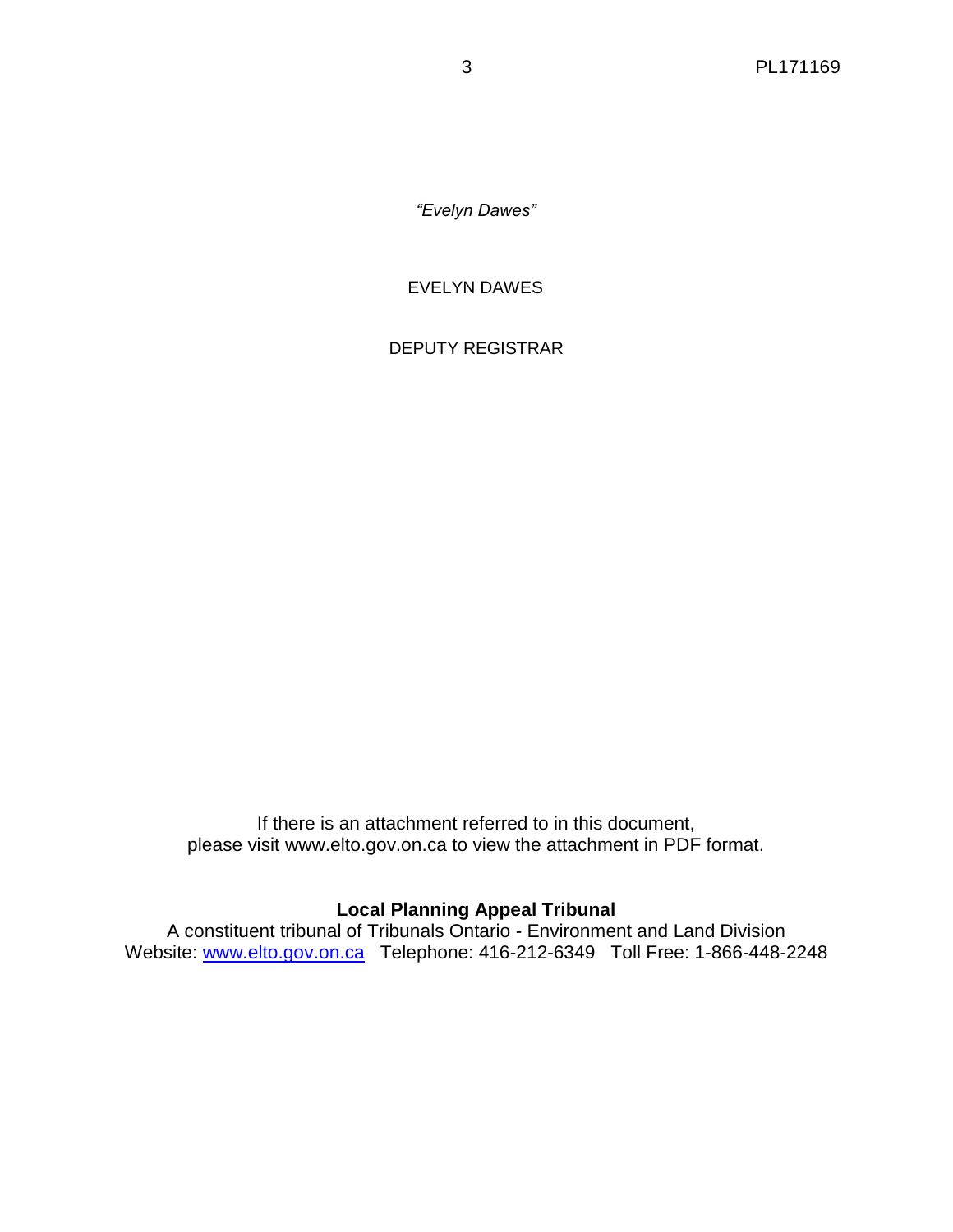**Amendment No. 100**

**to**

**Mississauga Official Plan**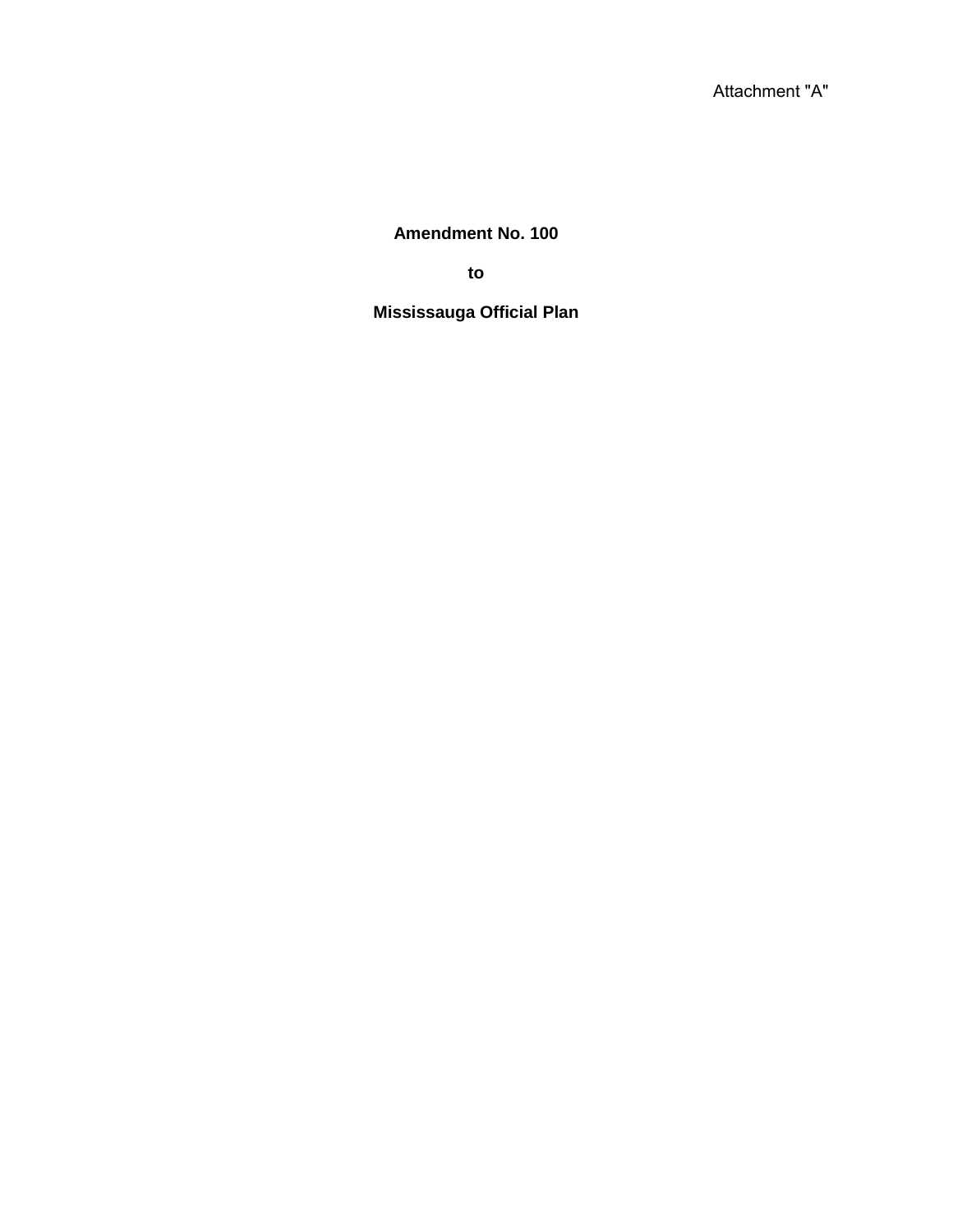## **Amendment No. 100**

**to**

# **Mississauga Official Plan**

The following text and Map "A" attached constitute Amendment No. 100.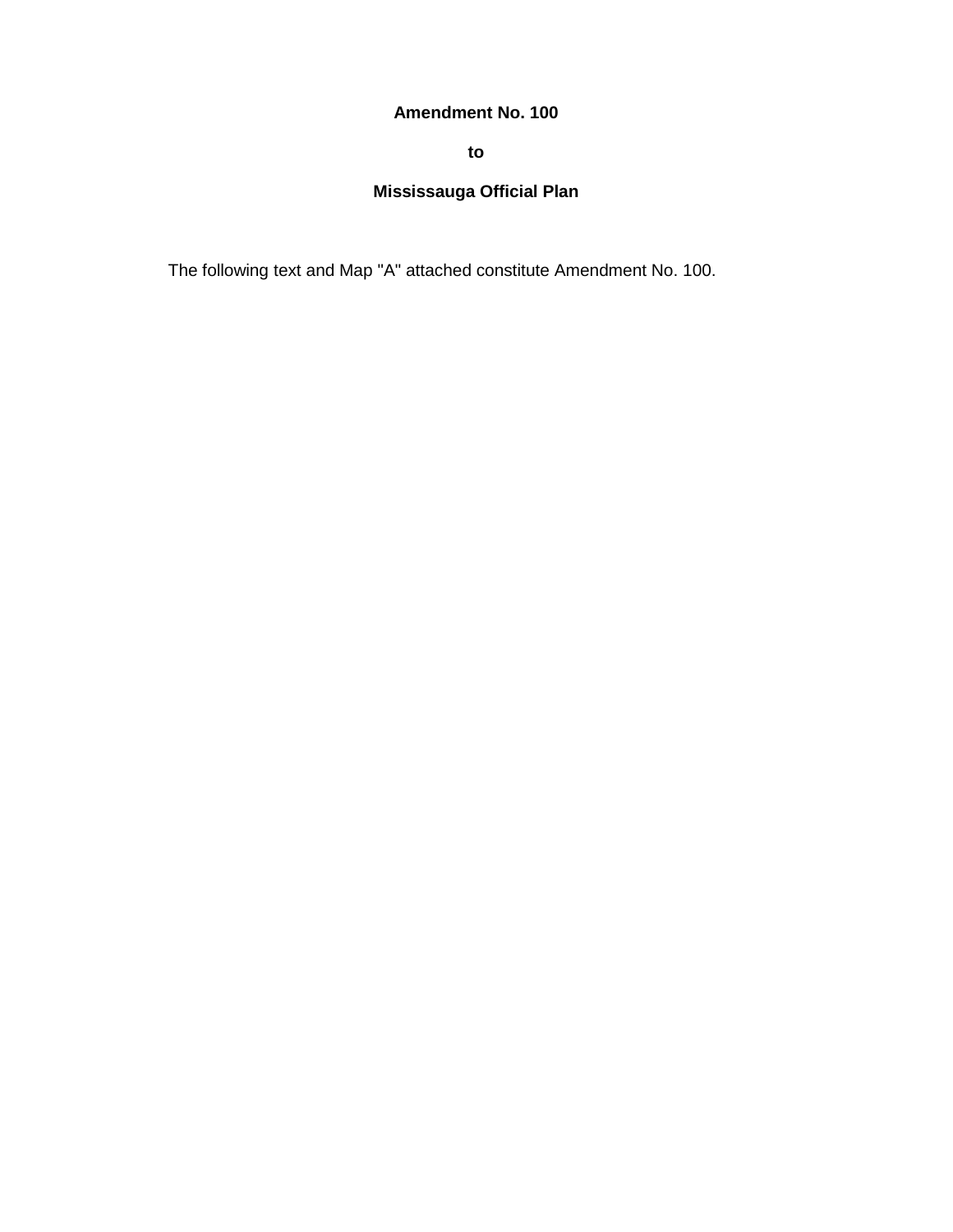#### **PURPOSE**

The purpose of this Amendment is to change the land use designation of the subject lands from Residential Low Density I to Residential Low Density II and to amend Special Site 1.

#### **LOCATION**

The lands affected by this Amendment are located on the south side of Lorne Park Road, east of Garden Road. The subject lands are located in the Clarkson-Lorne Park Neighbourhood Character Area, as identified in Mississauga Official Plan.

#### **BASIS**

Mississauga Official Plan came into effect on November 14, 2012, save and except for the outstanding site specific appeals to the Local Planning Appeal Tribunal.

The subject lands are designated Residential Low Density I which permits detached dwellings and are within an area subject to Special Site Policies. The policies relate to streetscape and urban design, as well as special permissions for semi-detached and townhouse dwellings on one small part of the larger site.

An amendment to the Official Plan for a Residential Low Density II designation and to amend the Special Site 1 Policies is required to permit a condominium development consisting of semi-detached and townhouse dwellings with underground parking.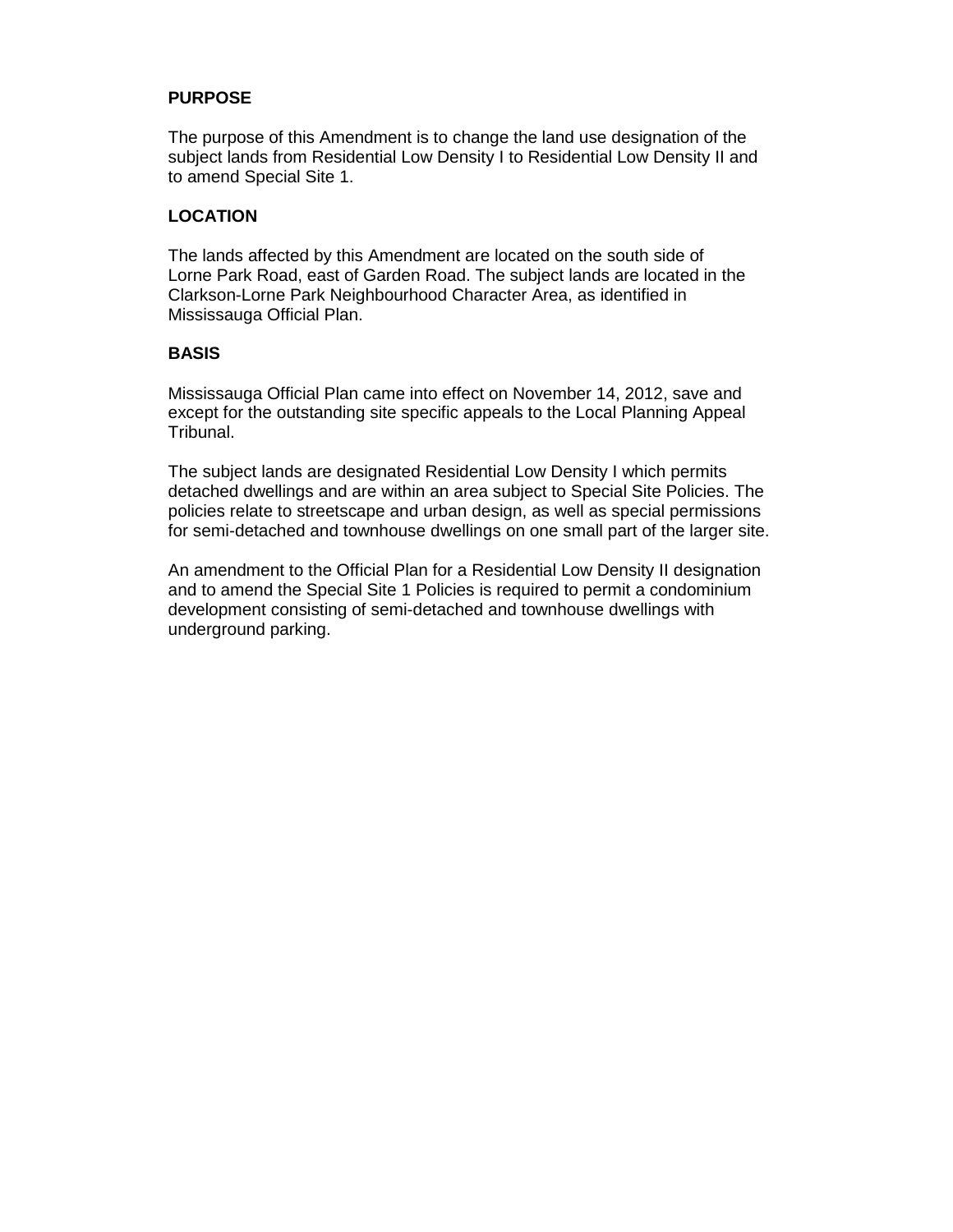#### **DETAILS OF THE AMENDMENT AND POLICIES RELATIVE THERETO**

1. Section 16.5.5, Special Site Policies, Clarkson-Lorne Park Character Area, of Mississauga Official Plan, is hereby amended by deleting and replacing the Site 1 Map with the following:



16.5.5.1 Site 1

2. Section 16.5.5, Special Site Policies, Clarkson-Lorne Park Character Area, of Mississauga Official Plan, is hereby amended by adding the following to Site 1:

16.5.5.1.4 Notwithstanding the provisions of the Residential Low Density II designation, on lands identified as B, the subject lands may only be developed for four semi-detached and six townhouse dwellings.

3. Schedule 10, Land Use Designations, of Mississauga Official Plan, is hereby amended by changing the land use designation of the subject lands from Residential Low Density I to Residential Low Density II, as shown on Map "A" of this Amendment.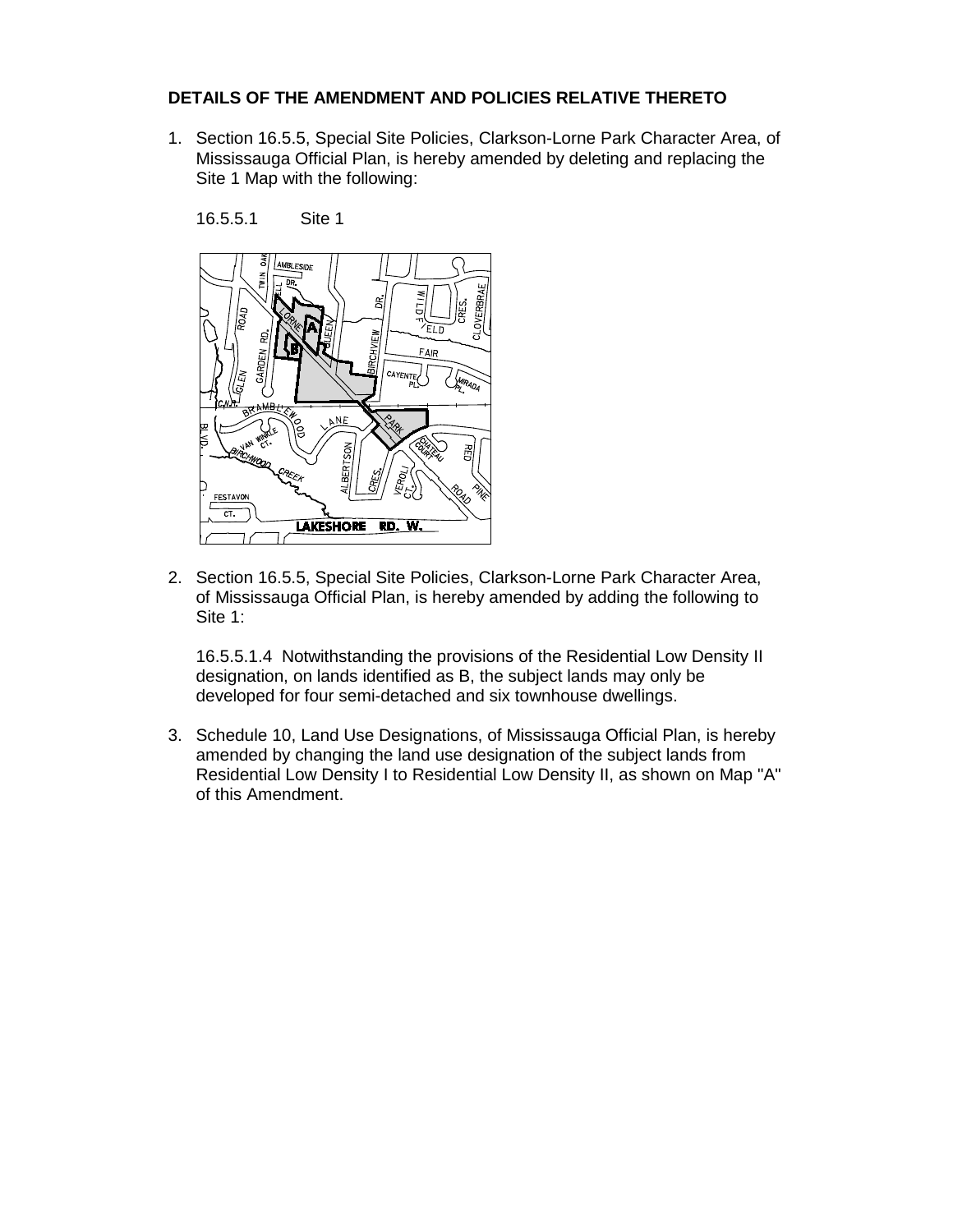#### **IMPLEMENTATION**

Upon receipt of the Local Planning Appeal Tribunal's Final Order, Mississauga Official Plan will be amended in accordance with the Order.

The lands will be rezoned as part of the same Tribunal Order.

This Amendment has been prepared based on the Office Consolidation of Mississauga Official Plan March 13, 2019.

#### **INTERPRETATION**

The provisions of Mississauga Official Plan, as amended from time to time regarding the interpretation of that Plan, will apply in regard to this Amendment.

This Amendment supplements the intent and policies of Mississauga Official Plan.

http://teamsites.mississauga.ca/sites/18/mopa/oz 16 014 w2.mopa 100 lpat.df.jmcc.docx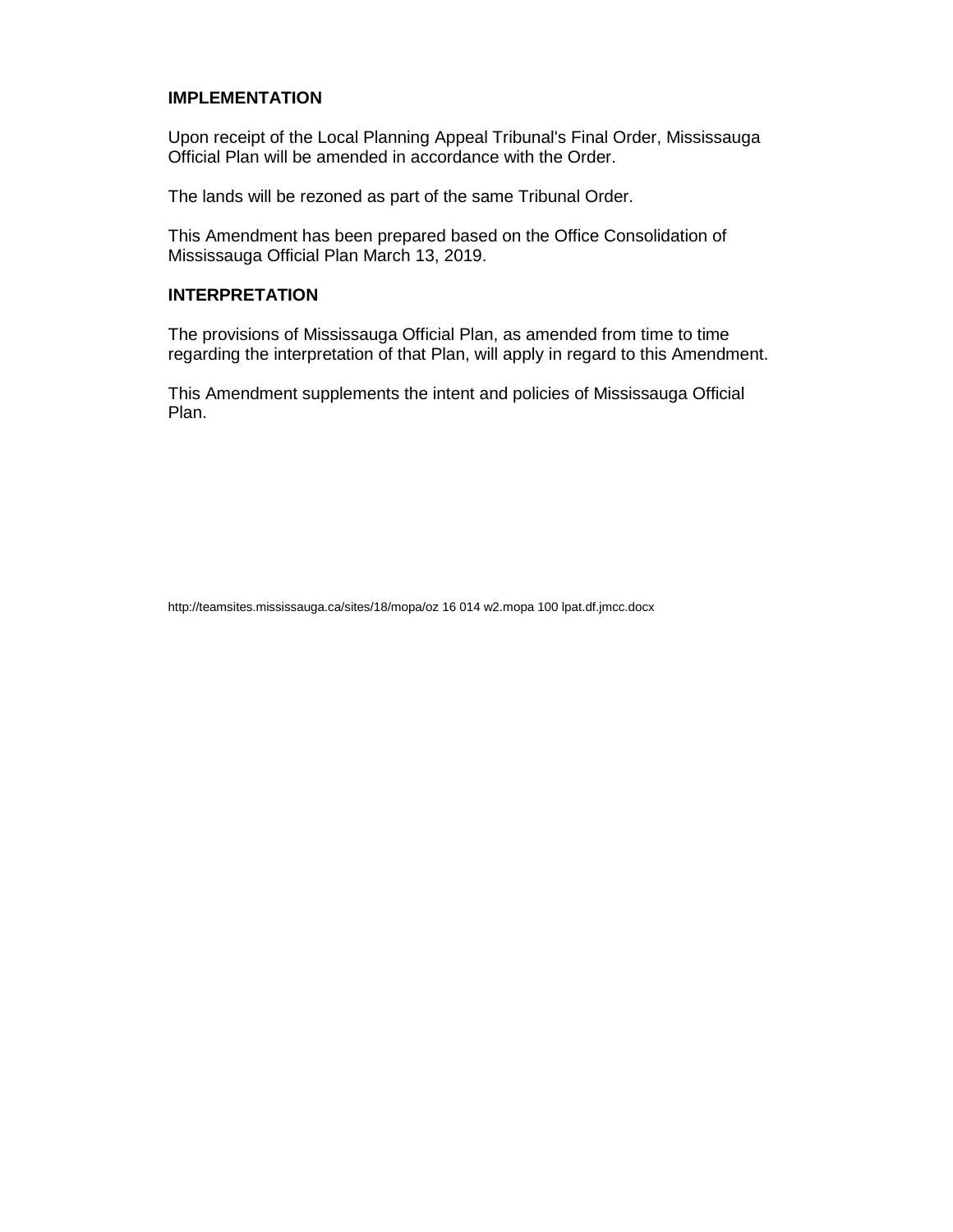

breric

I:\cadd\Projects\ReportMaps\165314 OZ 16\_014 W2\_RPT\Vector\16014\_MOPA\_Landuse.dgn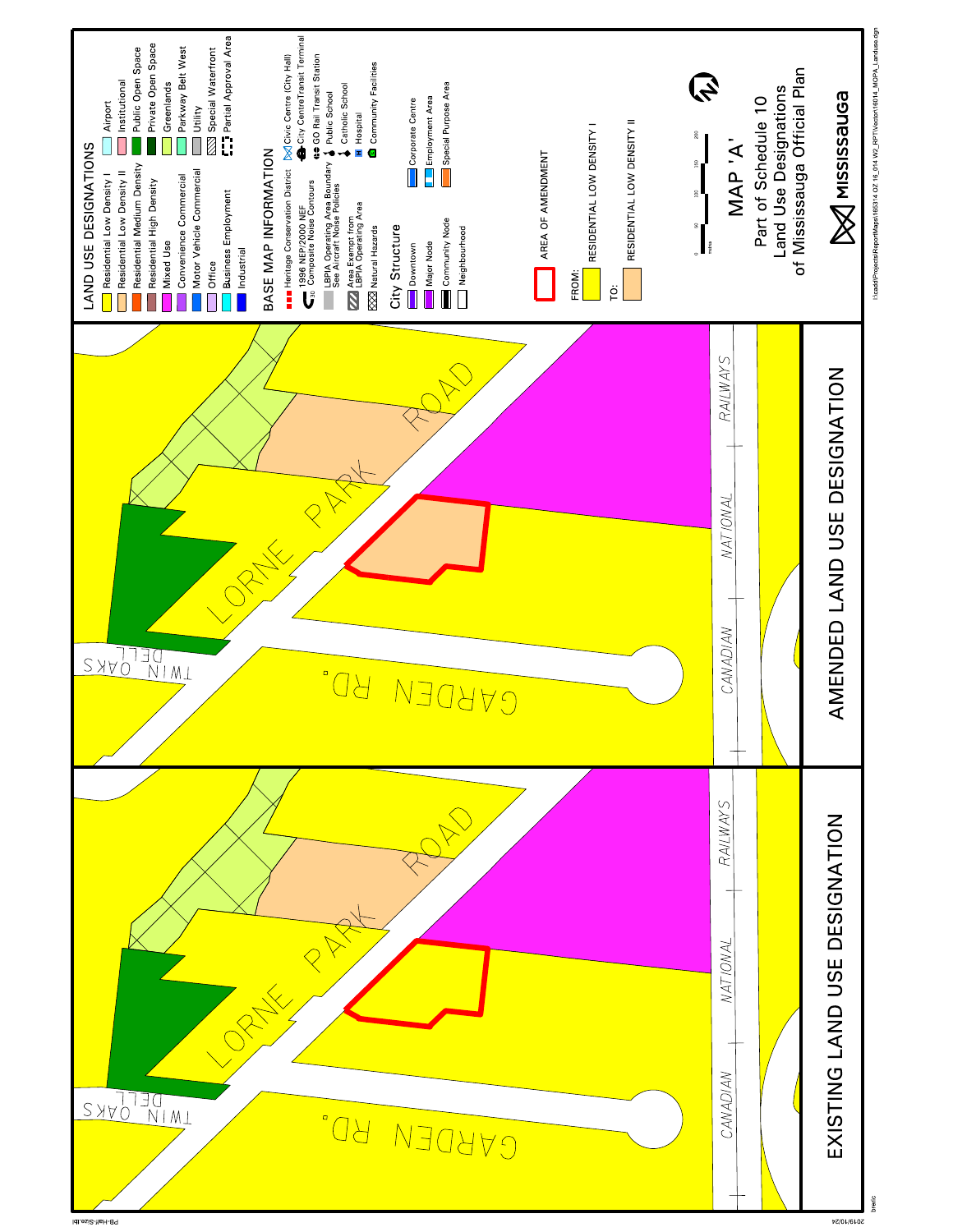LOCAL PLANNING APPEAL TRIBUNAL LPAT Case No. PL171169

ORDER DATED \_\_\_\_\_\_\_\_\_\_\_\_\_ LPAT File No. PL171170 2517015 Ontario Inc. (Format Group Inc.)

1. By-law Number 0225-2007, as amended, being a City of Mississauga Zoning By-law, is amended by adding the following Exception Table:

| 4.10.2.77                                                                                                                                                      | Exception: RM4 -77                                                                                                          | Map $#09$                                                                                                       | By-law:           |  |  |  |
|----------------------------------------------------------------------------------------------------------------------------------------------------------------|-----------------------------------------------------------------------------------------------------------------------------|-----------------------------------------------------------------------------------------------------------------|-------------------|--|--|--|
| In a RM4-77 zone the permitted uses and applicable regulations shall be as specified for a<br>RM4 zone except that the following uses/regulations shall apply: |                                                                                                                             |                                                                                                                 |                   |  |  |  |
| <b>Additional Permitted Use</b>                                                                                                                                |                                                                                                                             |                                                                                                                 |                   |  |  |  |
| 4.10.2.77.1                                                                                                                                                    | <b>Semi-Detached</b><br>(1)                                                                                                 |                                                                                                                 |                   |  |  |  |
| <b>Regulations</b>                                                                                                                                             |                                                                                                                             |                                                                                                                 |                   |  |  |  |
| 4.10.2.77.2                                                                                                                                                    | this Exception                                                                                                              | Maximum number of semi-detached <b>dwelling units</b> in<br>Buildable Area 'A' identified on Schedule RM4-77 of | 4                 |  |  |  |
| 4.10.2.77.3                                                                                                                                                    | Maximum number of townhouse dwelling units in<br>6<br>Buildable Area 'B' identified on Schedule RM4-77 of<br>this Exception |                                                                                                                 |                   |  |  |  |
| 4.10.2.77.4                                                                                                                                                    | Minimum lot area per dwelling unit                                                                                          |                                                                                                                 | $142 \text{ m}^2$ |  |  |  |
| 4.10.2.77.5                                                                                                                                                    | Minimum landscaped area                                                                                                     |                                                                                                                 | 50%               |  |  |  |
| 4.10.2.77.6                                                                                                                                                    | sloped roof                                                                                                                 | Maximum height - highest ridge of a semi-detached:                                                              | 9.0 <sub>m</sub>  |  |  |  |
| 4.10.2.77.7                                                                                                                                                    | Maximum height - highest ridge of a townhouse:<br>sloped roof                                                               |                                                                                                                 | $10.25 \text{ m}$ |  |  |  |
| 4.10.2.77.8                                                                                                                                                    | RM4-77                                                                                                                      | Flats roofs shall not be permitted on all lands zoned                                                           |                   |  |  |  |
| 4.10.2.77.9                                                                                                                                                    | Minimum setback of a dwelling wall to an<br>internal walkway                                                                |                                                                                                                 | 1.0 <sub>m</sub>  |  |  |  |
| 4.10.2.77.10                                                                                                                                                   |                                                                                                                             | Minimum setback of a driveway to a residential lot line                                                         | 0.6 <sub>m</sub>  |  |  |  |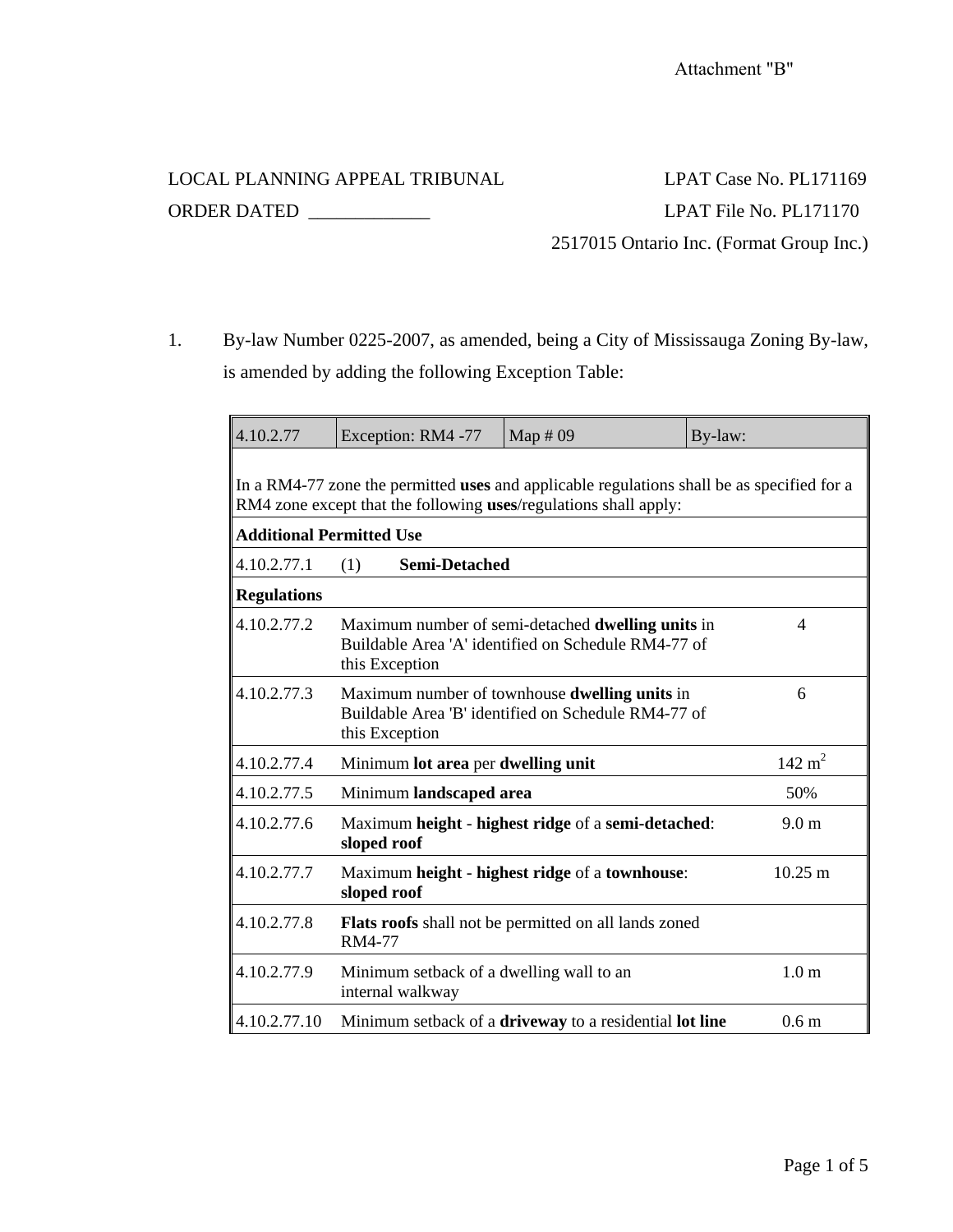| 4.10.2.77    | Exception: RM4 -77                                                                                                                          | Map $#09$ | By-law: |                  |
|--------------|---------------------------------------------------------------------------------------------------------------------------------------------|-----------|---------|------------------|
| 4.10.2.77.11 | Minimum setback of a <b>parking structure</b> constructed<br>$0.5 \; \mathrm{m}$<br>below or partially above finished grade to any lot line |           |         |                  |
|              | $\parallel$ 4.10.2.77.12 Minimum width of a <b>driveway</b> and <b>aisle</b>                                                                |           |         | 6.0 <sub>m</sub> |
| 4.10.2.77.13 | Minimum width of an internal walkway                                                                                                        |           |         | 1.8 <sub>m</sub> |
|              | $\parallel$ 4.10.2.77.14 All site development plans shall comply with<br>Schedule RM4-77 of this Exception                                  |           |         |                  |

- 2. Map Number 09 of Schedule "B" to By-law Number 0225-2007, as amended, being a City of Mississauga Zoning By-law, is amended by changing thereon from "R2-4" to "RM4-77", the zoning of Part of Lot 25, Concession 2, South of Dundas Street, in the City of Mississauga, PROVIDED HOWEVER THAT the "RM4-77" zoning shall only apply to the lands which are shown on the attached Schedule "A", which is deemed to be an integral part of this By-law, outlined in the heaviest broken line with the "RM4-77" zoning indicated thereon.
- 3. This By-law shall not come into force until Mississauga Official Plan Amendment Number 100 is in full force and effect.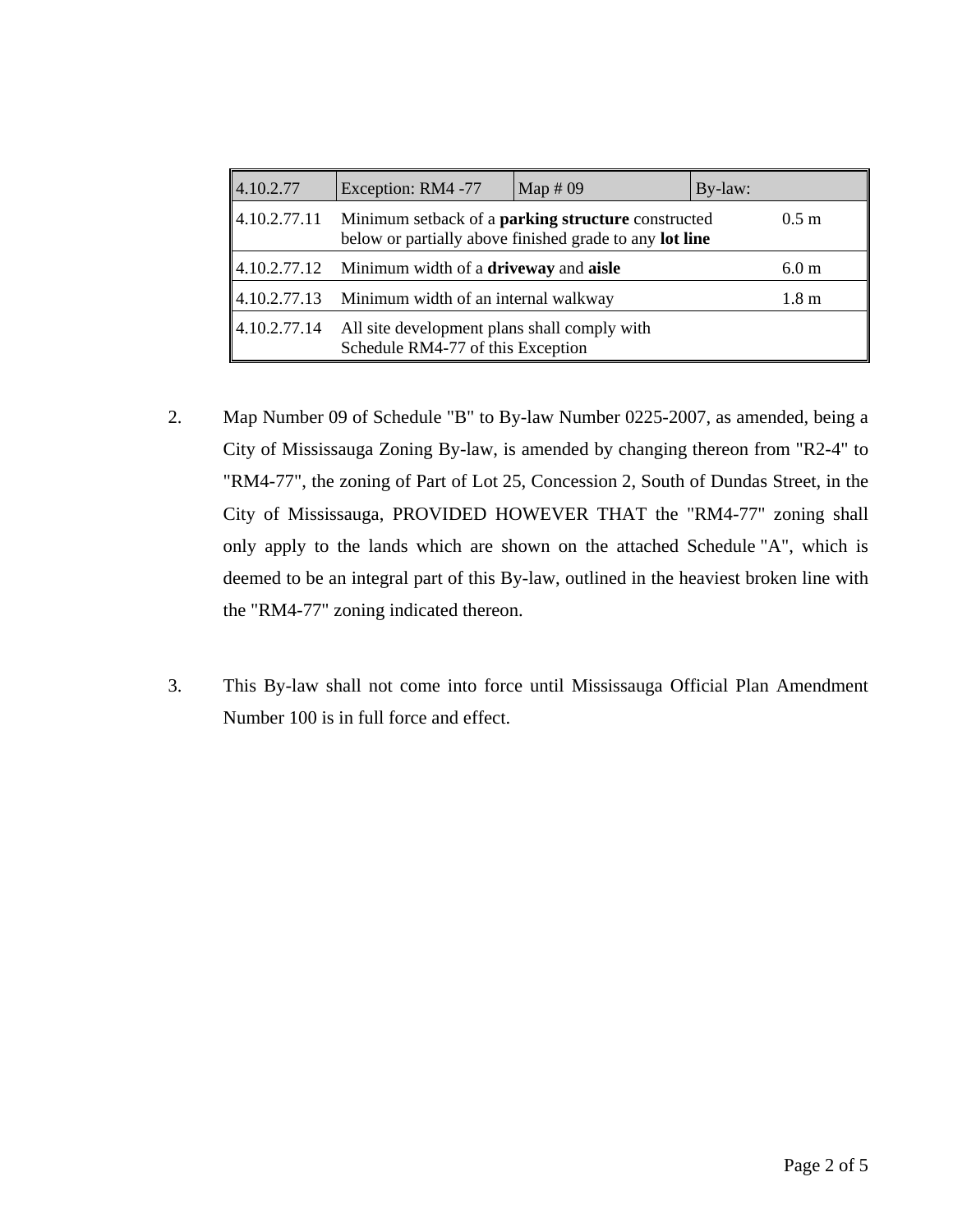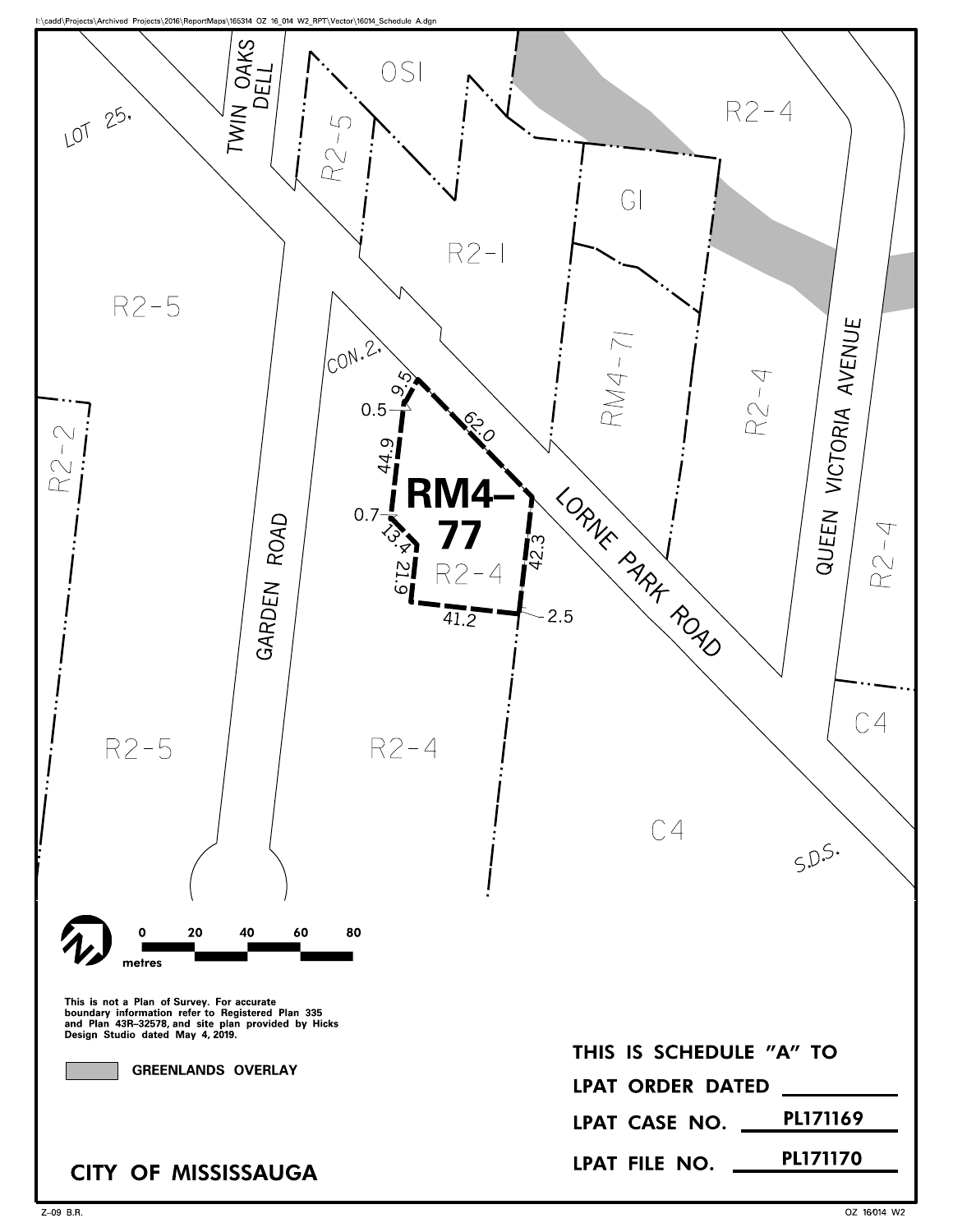